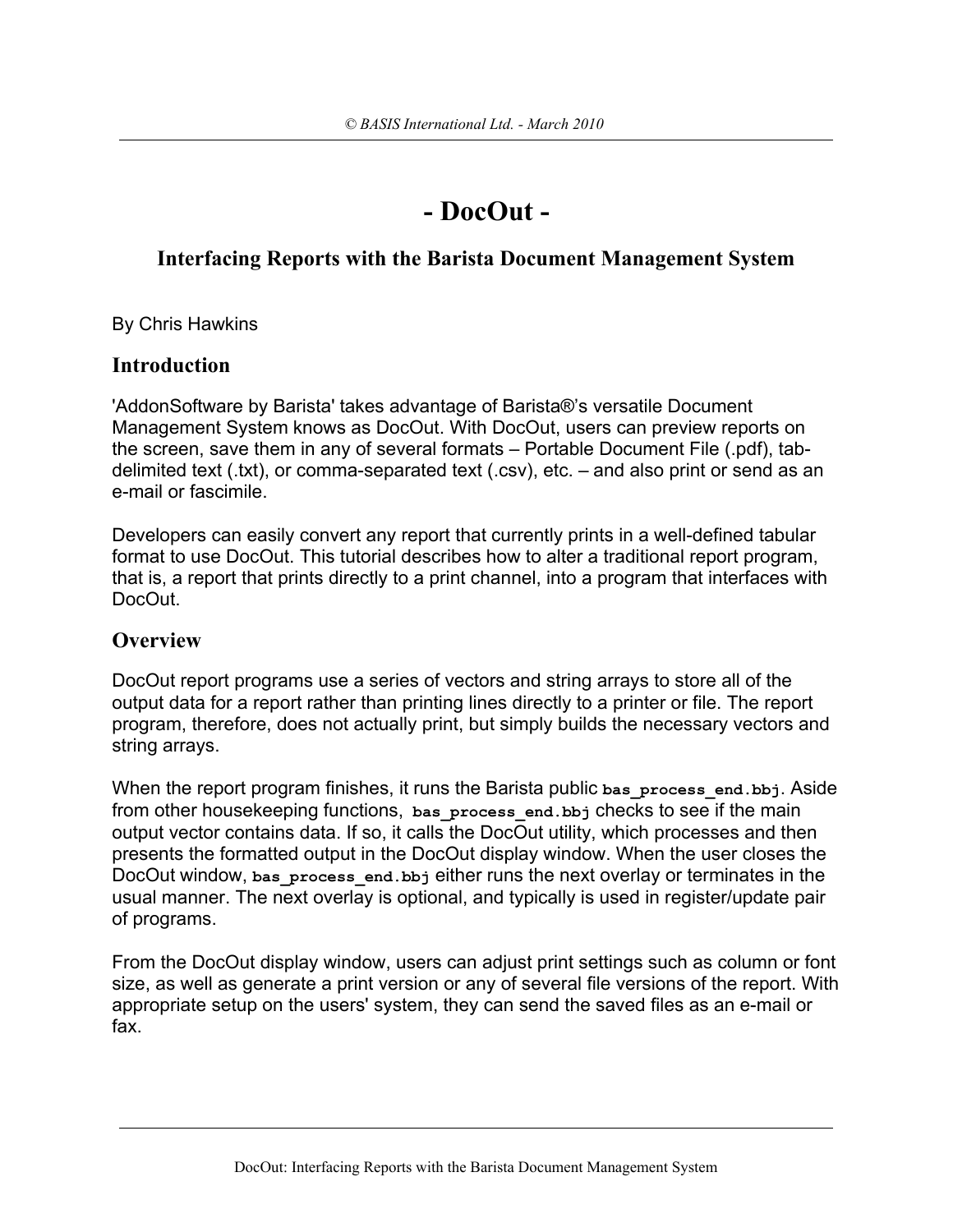## **DocOut Basics**

### **String Arrays**

DocOut reports must use the **headings\$[]** and **columns\$[]** string arrays for report and column headings, respectively. Dim the **headings\$[]** array to number of banner lines you want such as the report title, from/to customer name, etc. (*most Addon reports use this array already*). If you are using forced page breaks and subheadings (*more on that later*), dim **headings\$[]** with an additional item and set it to

**headings\$[n]= "[HEADER]"**

so DocOut can replace the **"[HEADER]"** token with the actual subheading as it processes data in the various vectors.

Dim the **columns\$[]** array to have 12 slots for each report column. For each column, initialize the column heading text, column type (C=character, N=numeric), size (number of characters), formatting mask (if numeric), and whether or not to underline the column as part of a total row. Although not required by DocOut, use a numeric variable such as "columns" to specify the number of columns in the report. This makes it easier to add blank lines and use the BrkVect! and TotVect! vectors, all described below.

*Important*: Name these arrays **headings\$[]** and **columns\$[]**. In addition, the second coordinate in the **columns\$[]** array is fixed: **[n,0]** is the column heading text, **[n,1]** is the column type (C/N), **[n,2]** is the column size in characters, **[n,3]** is the mask, if applicable, and **[n,10]="T"** if this column is underlined in a total row.

The following parameters are available for the columns\$[] array:

- $[col, 0]$  = Header text
- $[col.1] = Data$  type
- [col,2] = Column width original Characters
- $[col,3] = Output$  mask
- $[col, 4] =$  Control type on form
- $[col, 5] =$  Justification (L, R or C); overrides default based on  $[col, 1]$  type
- [col,6] = Column width defined by Inquiry/Query export (reserved by Barista)
- $[col, 7] = Truncated data length$
- $[col, 8] = Column width adjusted Pixels$
- [col,9] = Column width adjusted Characters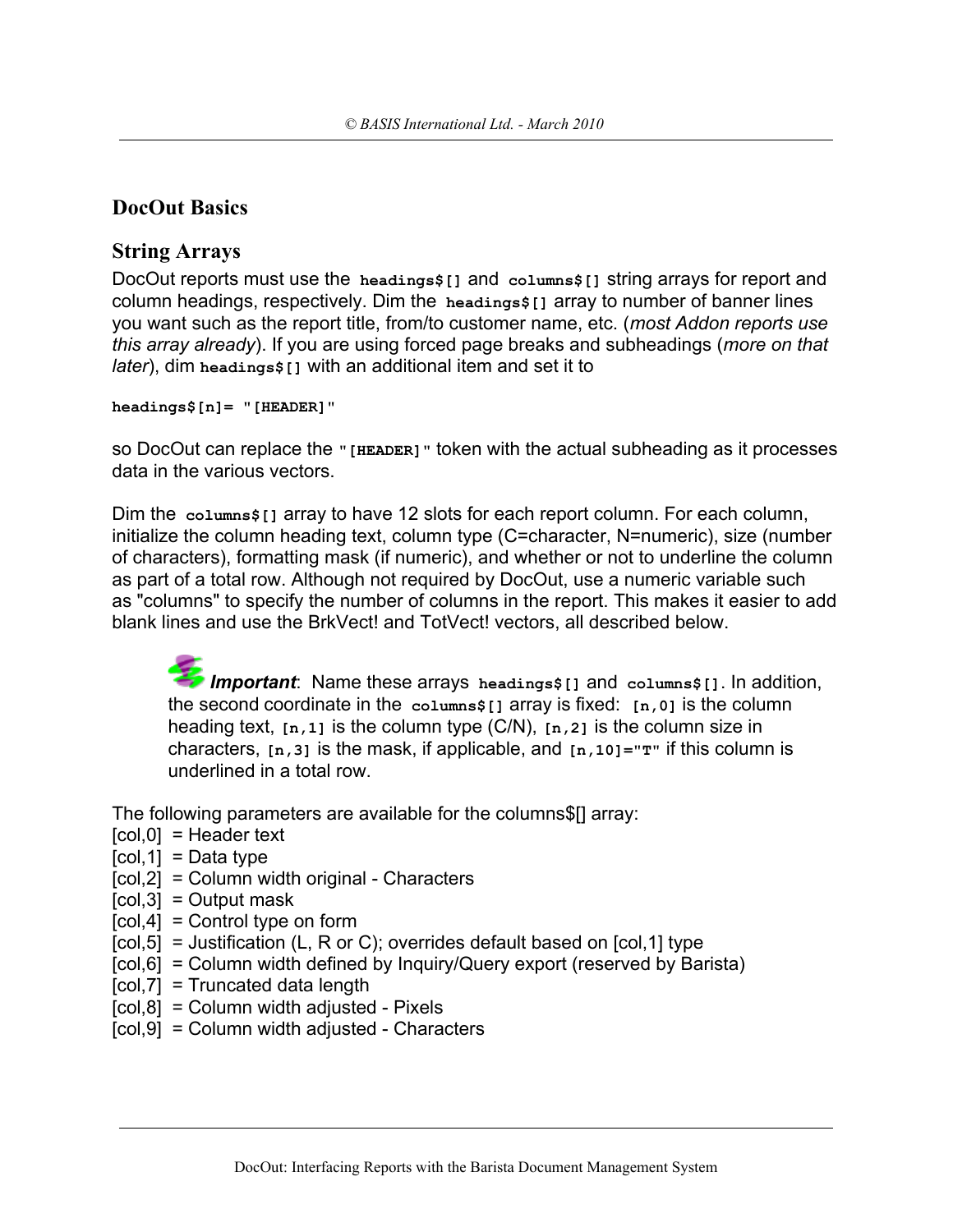[col,10] = Column flags. One or more of the following:

"T" = Underlined total column

"1-9" Repeated data on new page. (By row: 1=first row, 2=second row, etc.) [col,11] = Number of columns to span header text  $[col, 12] = Not used$ 

The following code shows how we might create **headings\$[]** and **columns\$[]** for a simple customer report:

```
rem --- Retrieve sysinfo data
     sysinfo_template$=stbl("+SYSINFO_TPL",err=*next)
     dim sysinfo$:sysinfo_template$
     sysinfo$=stbl("+SYSINFO",err=*next)
rem --- Document headings
     dim headings$[3] 
     headings$[0]=sysinfo.firm_name$
     headings$[1]=sysinfo.task_desc$
     headings$[2]="Customer Report"
     headings$[3]="[HEADER]" 
rem --- Document columns
     columns=3
     dim columns$[columns,10]
     columns$[0,0]="Customer",columns$[0,1]="C",columns$[0,2]="10"
     columns$[1,0]="Name",columns$[1,1]="C",columns$[1,2]="30"
     columns$[2,0]="Phone",columns$[2,1]="C",columns$[2,2]="15"
     columns$[3,0]="Balance",columns$[3,1]="N",columns$[3,2]="15",
        : columns$[3,3]=m$,columns$[3,10]="T"
```
You can create multiline headings by using the **^** character in the **[n,0]** element of the **columns\$[]** array as follows:

**columns\$[0,0]="Customer^Number"**

formats the column headings like:

**Customer**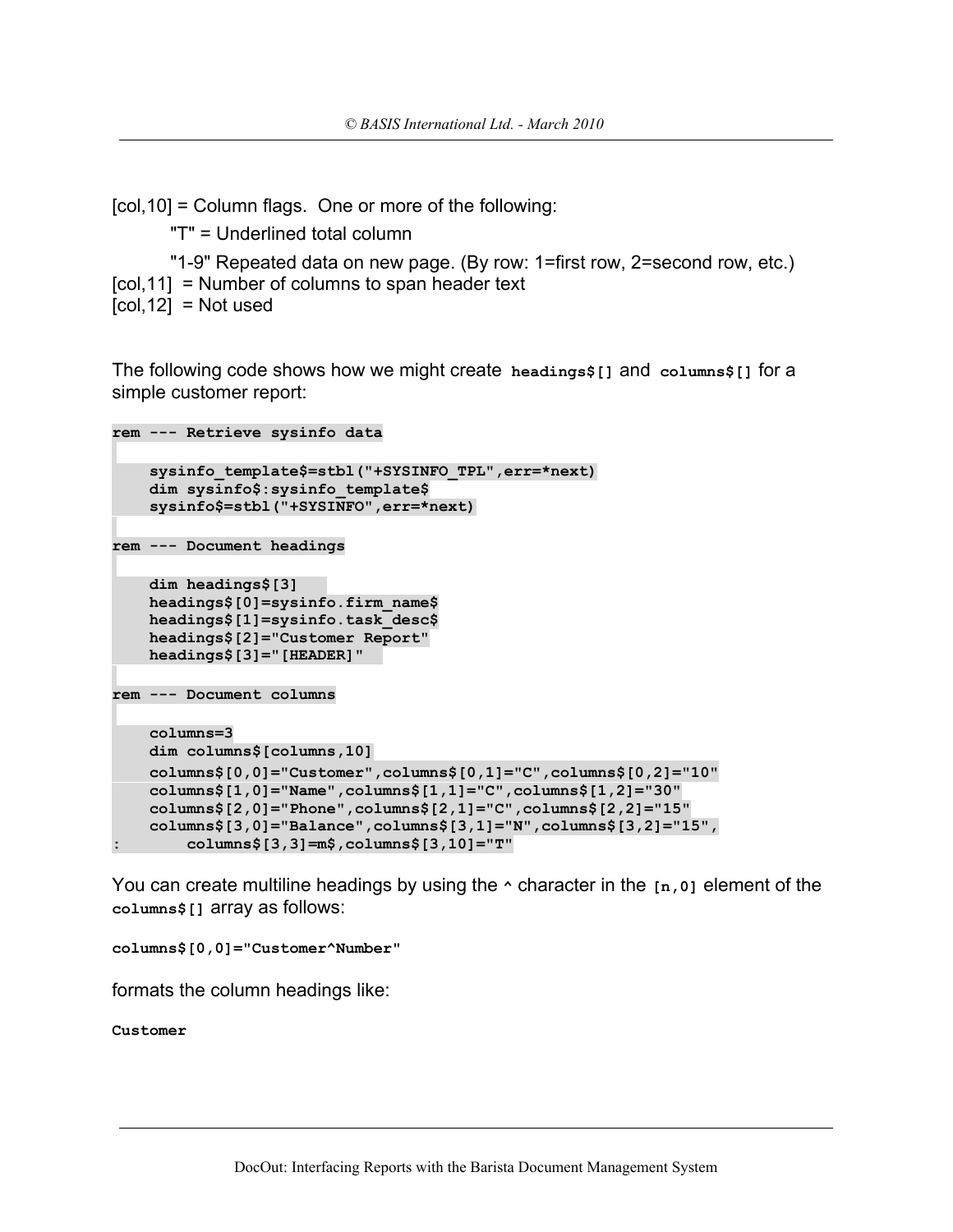| Number | Name | Phone | <b>Balance</b> |
|--------|------|-------|----------------|
|        |      |       |                |

Enter the alignment for the heading within the column: C=center, R=right, L=left. The default is R, right justified. For multi-line headings, use  $\wedge$  (Shift-6) to separate alignments for each line. For example, for a 3-line heading, entering C^L^R will center the first line, left justify the second line, and right justify the third line.

The above example uses simple literals to create the column headings. Addon reports use a different syntax that resolves a column heading *key* to the appropriate *translation* for the language in use by the client. The key/translation pairs are stored in translation bundles - a series of flat files containing translations for the desired languages. See the BBjabber section of the [Barista Language Utilities](https://docs.google.com/a/basis.com/document/d/1MP-0n2T63NvTvWLfqJ-ZKDzHVDGmPD2TIztu7G_TQu0/edit) document to learn how you can localize DocOut reports.

### **Vectors**

A BBj vector is an array, the elements of which can contain any allowed data type or object (see [BBjVector](http://www.basis.com/onlinedocs/documentation/index.htm#%3Cid=219) for more information). All of the vectors used in DocOut contain string data only.

**Important**: The formatting and presentation of DocOut reports are in grids (*think of a spreadsheet*). Every report row must contain the same number of fields/cells to avoid a wrapping or stair-stepping effect. Therefore, when adding data to the main report vector, you always need to add enough items – even if some are blank – to constitute a complete row.

Place the following piece of code in the initialization section of a report program to create the vectors and set up some other standard strings for DocOut:

```
rem --- Document initializations
```

```
 OutVect!=bbjAPI().getSysGui().makeVector()
 HdrVect!=bbjAPI().getSysGui().makeVector()
 BrkVect!=bbjAPI().getSysGui().makeVector()
 TotVect!=bbjAPI().getSysGui().makeVector()
 rep_date$=date(0:"%Mz/%Dz/%Yd")
 rep_date_stamp$=date(0:"%Yd%Mz%Dz")
 rep_time$=date(0:"%hz:%mz %p")
 rep_time_stamp$=date(0:"%Hz%mz%sz")
 rep_prog$=pgm(-2)
```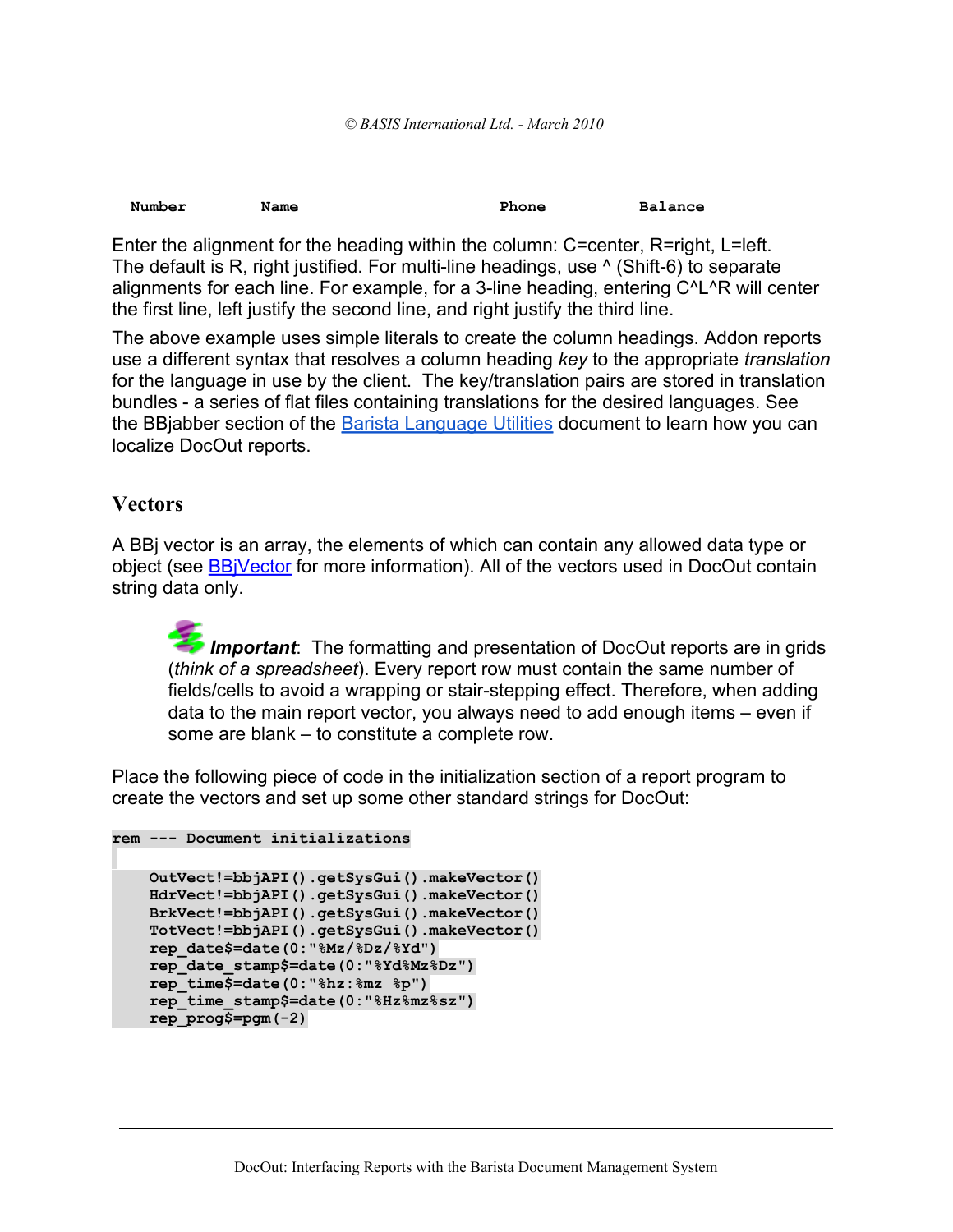OutVect!

OutVect! is the main vector, containing the majority of the report data. Replace lines that print data to a printer channel with code that adds the data to OutVect!:

from

```
print (prt_chan) @(10),cust_rec.cust_id$,
: @(20),cust_rec.name$,
: @(50),cust_rec.phone$,
: @(65),str(cust_rec.balance:m$)
```
to

```
OutVect!.addItem(cust_rec.cust_id$)
OutVect!.addItem(cust_rec.name $)
OutVect!.addItem(cust_rec.phone$)
OutVect!.addItem(str(cust_rec.balance))
```
Remember, since you need to add a complete row's worth of items to the vector for each row, you may have some blank items. Add blanks to the vector one at a time like this:

```
OutVect!.addItem("")
```
or by creating a function like this:

```
def fnblank(q0)
     for q1=1 to q0
         OutVect!.addItem("")
     next q1
     return q1
fnend
```
and using instead of **OutVect!.addItem("")**in this manner:

**x=fnblank(3)**

### BrkVect! and HdrVect!

Many reports are built to break and start a new page when certain data changes. DocOut uses BrkVect! and HdrVect! to determine where in OutVect! a break should occur and what heading information should appear at the top of the new page. For example, suppose we have a report that breaks when the customer changes. The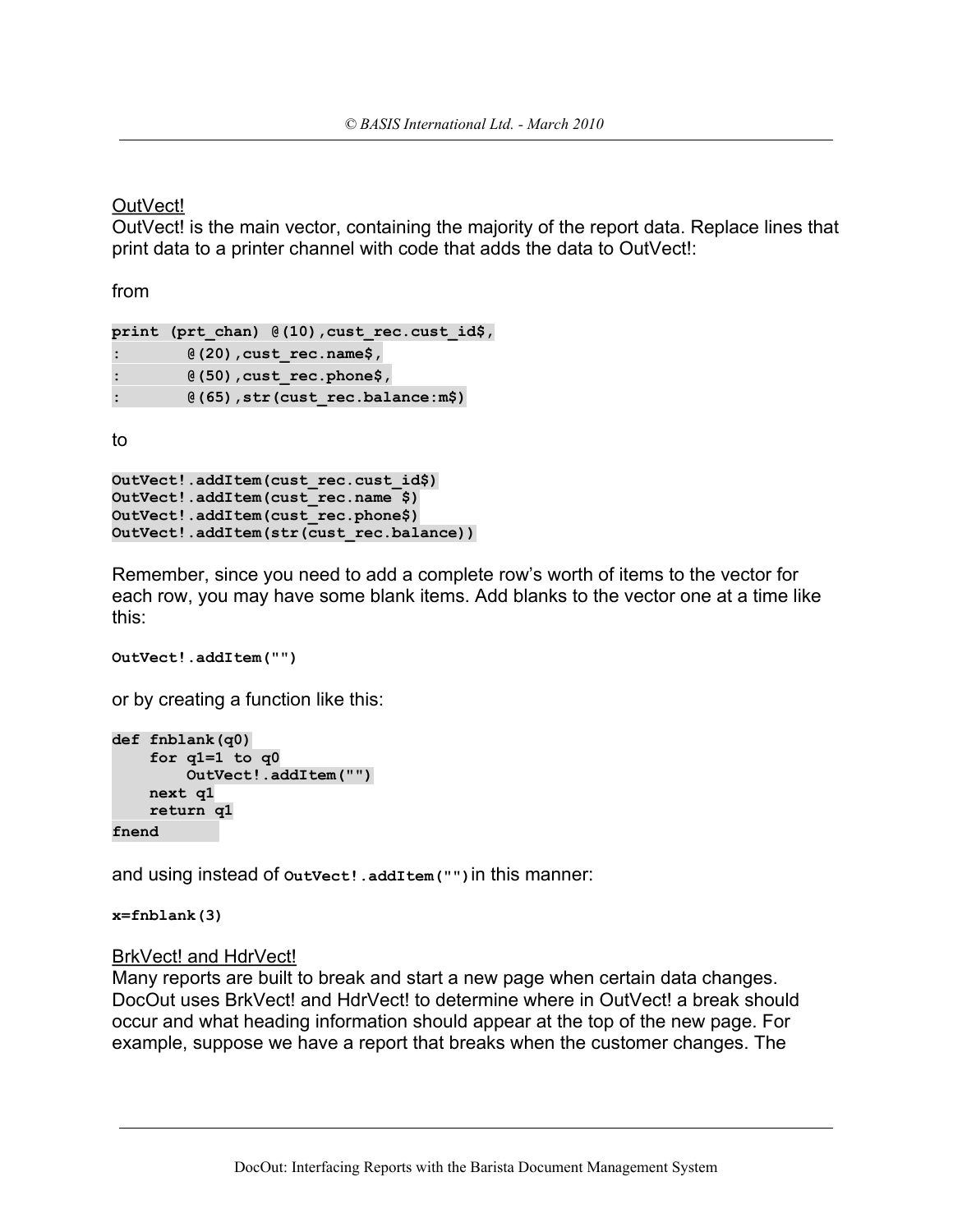traditional code may look like this:

```
customer_break:
        while old_cust_id$
             print (prt_dev)@(80),"Total for: "+old_cust_id$,@(100),cust_tot
             break
        wend
        read record (cust_chan,key=new_cust_id$) cust_rec$
        gosub report_headings
        print (prt_dev)@(5),"Customer: "+cust_rec.cust_id$+" "+cust_rec.name$
return
```
In a DocOut version of the report, we would alter this code slightly:

```
customer_break:
        while old_cust_id$
             OutVect!.addItem("")
             OutVect!.addItem("")
             OutVect!.addItem("Total for: "+old_cust_id$)
             OutVect!.addItem(str(cust_tot))
             break
        wend
        read record (cust_chan,key=new_cust_id$) cust_rec$
          BrkVect!.addItem(str(OutVect!.size()/(columns+1)))
        HdrVect!.addItem("Customer: "+cust_rec.cust_id$+" "+cust_rec.name$)
```
**return**

The calculation for BrkVect! tells DocOut at what point to force a page break. Here, we are using the zero-based variable "columns" to store our row size so "columns" of 3 indicates that each row holds 4 cells/fields. If the size of OutVect! is 60, then setting BrkVect! to 60/4 tells DocOut to begin a new page after row 15. The "[header]" token loaded in the **headings\$[]** array is replaced with the data in HdrVect! corresponding to the row calculation stored in BrkVect!. You might also notice that when printing the subtotal line, we added some blanks to OutVect! in order to construct a complete row.

If you want to force a page break but are not concerned with a subheading, or you are including your subheading information in OutVect!, then you can use BrkVect! without HdrVect!. You cannot, however, use HdrVect! alone, because without BrkVect!, DocOut has no idea where to place the HdrVect! data.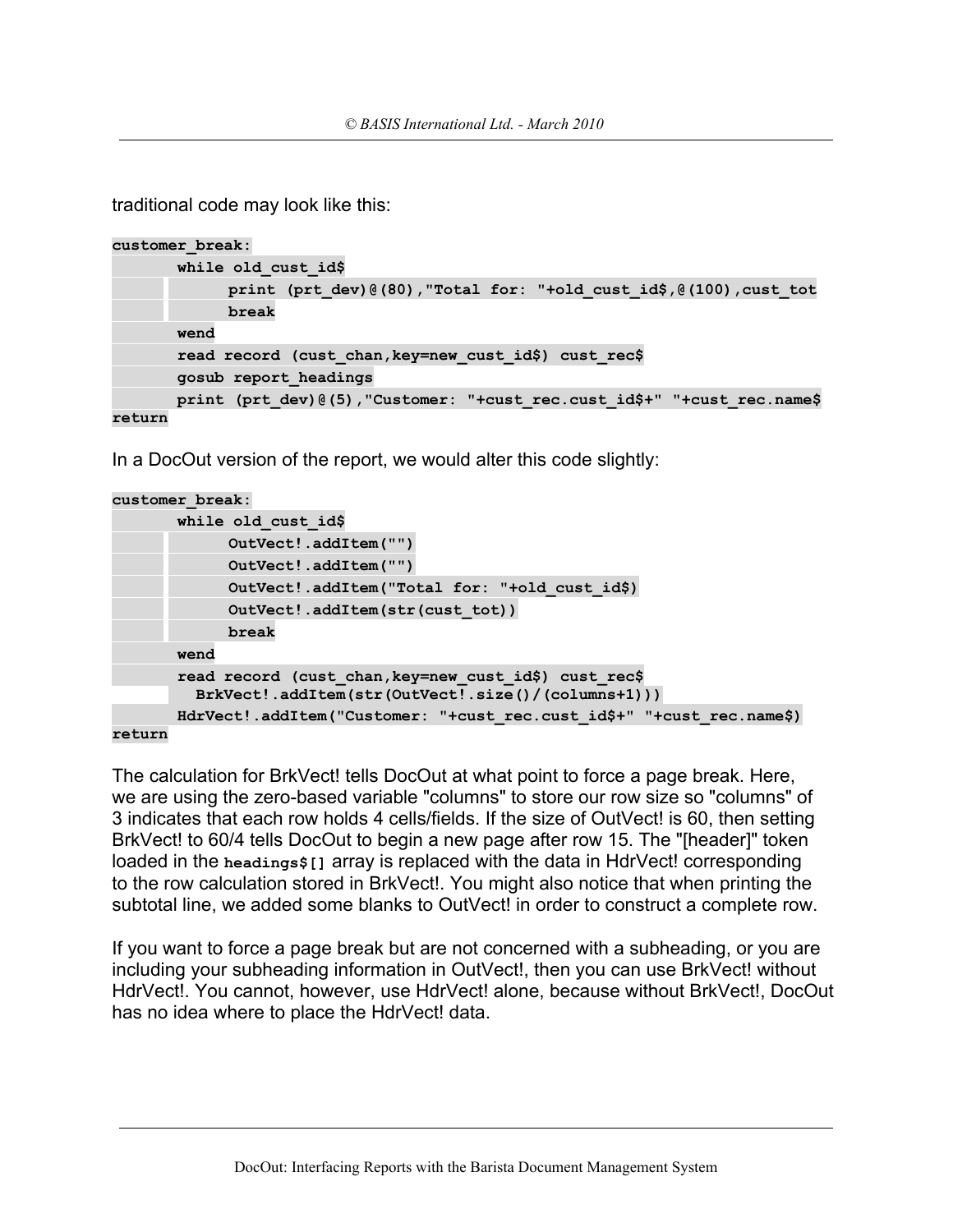*Important*: The DocOut preview window displays as one continuous grid with a scrollbar. Report headings are at the top of the window, outside of the grid. As such, the preview window will not show subheadings (unless you explicitly repeated them in an OutVect! row), but they will be incorporated into print and PDF output.

# TotVect!

If a report contains underlines, as is often the case when printing totals, use TotVect! in conjunction with **columns\$[n,10]="T"** to instruct DocOut to underline (in print or PDF output) specified columns. TotVect! is set the same way as BrkVect!; it contains a calculated row count where the underlining should occur. When DocOut processes a row specified in TotVect!, it underlines any column marked with a  $\mathbf{r}$   $\mathbf{r}$ " in the columns\$[] array. Given the following in the **columns\$[]** array,

```
columns$[3,0]="Balance",columns$[3,1]="N",columns$[3,2]="15"
columns$[3,3]=m$,columns$[3,10]="T"
```
we can add a line to our customer break routine to underline the customer balance line prior to printing the subtotal as follows:

```
customer_break:
```

```
 while old_cust_id$
                               TotVect!.addItem(str(OutVect!.size()/(columns+1)))
       OutVect!.addItem("")
       OutVect!.addItem("")
       OutVect!.addItem("Total for: "+old_cust_id$)
       OutVect!.addItem(str(cust_tot))
       break
 wend
```
# **Special Formatting**

In more complex situations such as header/detail reports, you might use a single column for both character and numeric data. In this case, tell DocOut how to position the data you are adding to OutVect!. As you add your data to OutVect!, you can apply bold, italics, or increase/decrease the font size by concatenating a \$00\$ plus these formatting characters: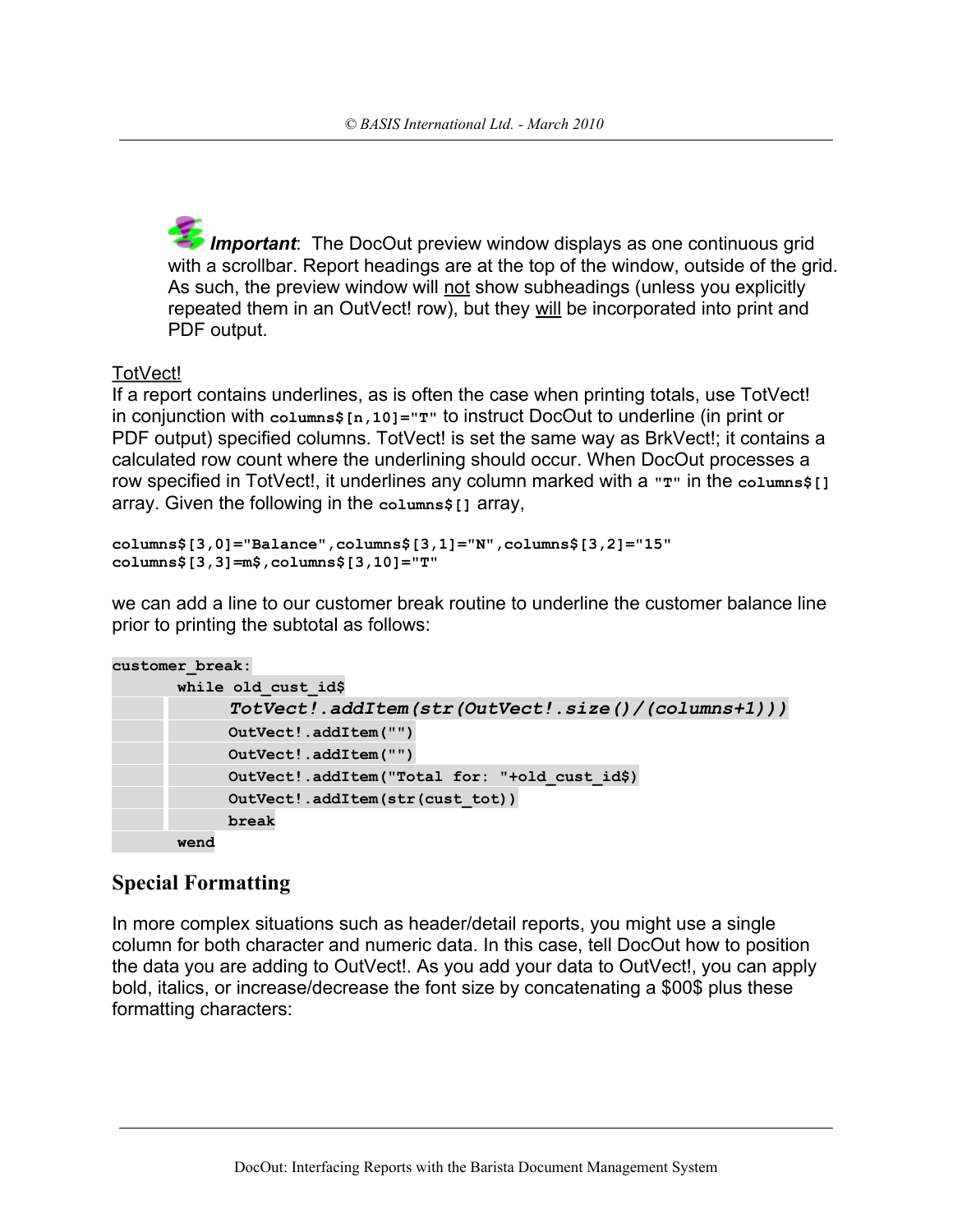- B bold
- I italics
- R right justify
- $L$  left justify
- C center
- + increase font size
- decrease font size

For example, this entry makes the customer name appear bold and in italics:

```
OutVect!.addItem(cust_rec.name$")+$00$+"BI
```
When using special formatting, be sure to include this line of code near the end of your program, so DocOut knows to process OutVect! with special formatting in mind:

**out\_action\$="FORMAT"**

### **Running an Overlay**

Frequently, once a report is finished, you would want to continue with an update program. With a report program that prints directly to a printer, you would most likely run the update program directly from the report. We need a different approach when interfacing with DocOut, since the report program itself does not create any output. We don't want to continue with an update until we handed control over to DocOut so the user can view and/or print the report. Use **next\_overlay\$** to specify a program that should be run after DocOut. When DocOut finishes, it runs the Barista public **bas\_process\_end**, which in turn runs **next\_overlay\$**. You can "chain together" several related programs in this manner.

### **Miscellaneous**

### **Cleanup**

Once converted to interface with DocOut, a traditional report program will likely have "leftovers" that you can remove, such as code to increment line counts, print report headings, and open the printer.

### **Non-tabular Reports**

Some reports have a format that does not lend itself to a grid-type display like the Addon Vendor Detail Listing. In this case, set up your **columns\$[]** array to be a single